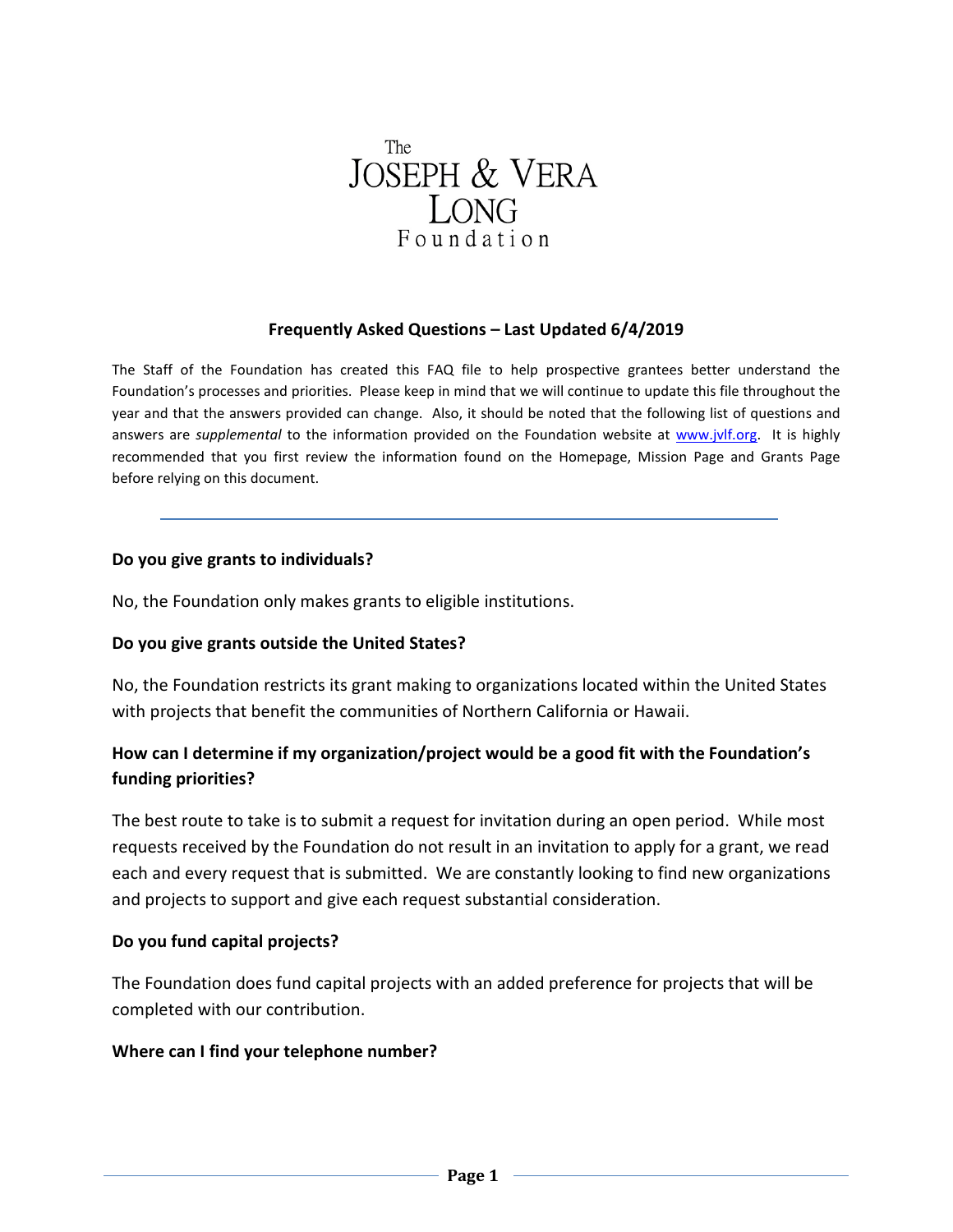We do not share this information on our website. If your organization is invited to apply for a grant, we will provide you with a phone number. However, since our small office deals with hundreds of different organizations each year, our preference is to use email communication whenever possible.

## **Do you give grants for general operating support?**

With very few exceptions, the Foundation prefers to not make grants for operating support. There are some cases where we have supported a smaller organization for an extended period and choose to make nominal contributions which are used for operating support.

## **How often can I apply for a grant?**

In order to consider as many different organizations as possible, the Foundation limits any organization to a single Request for Invitation each calendar year. There are some cases where different departments of a larger institution can submit different requests within the same year, but this is not common and limited to larger not-for-profit entities such as a University.

## **Does your staff conduct site visits?**

Yes. While we enjoy the opportunity to visit grantees, it is not a requirement for an application or grant. In most cases, we look for mutually convenient times when we can witness how grants have made a difference and learn more about your organization.

### **How much should we apply for?**

We prefer that you determine what your needs are and within your application, explain how the Foundation's contribution will enable your project to be successful along with your other funding sources. In most cases, larger amounts are reserved for grantees with an established record for performance. So, if you have not received a grant from this Foundation before, you should consider a request for a lower amount.

## **What types of information do you require for reports/evaluations?**

The Foundation does not wish to create additional work for our grantees. Rather, we prefer that you provide information that you are already tracking for your internal purposes.

# **I researched some of the past grants made by your Foundation and several fall outside your primary funding guidelines. Can I apply for something similar?**

Like many other Foundations, we have evolved over the years and no longer support many of the causes and communities that we once did. In other cases, the board has chosen to make a discretionary grant for which no application is possible.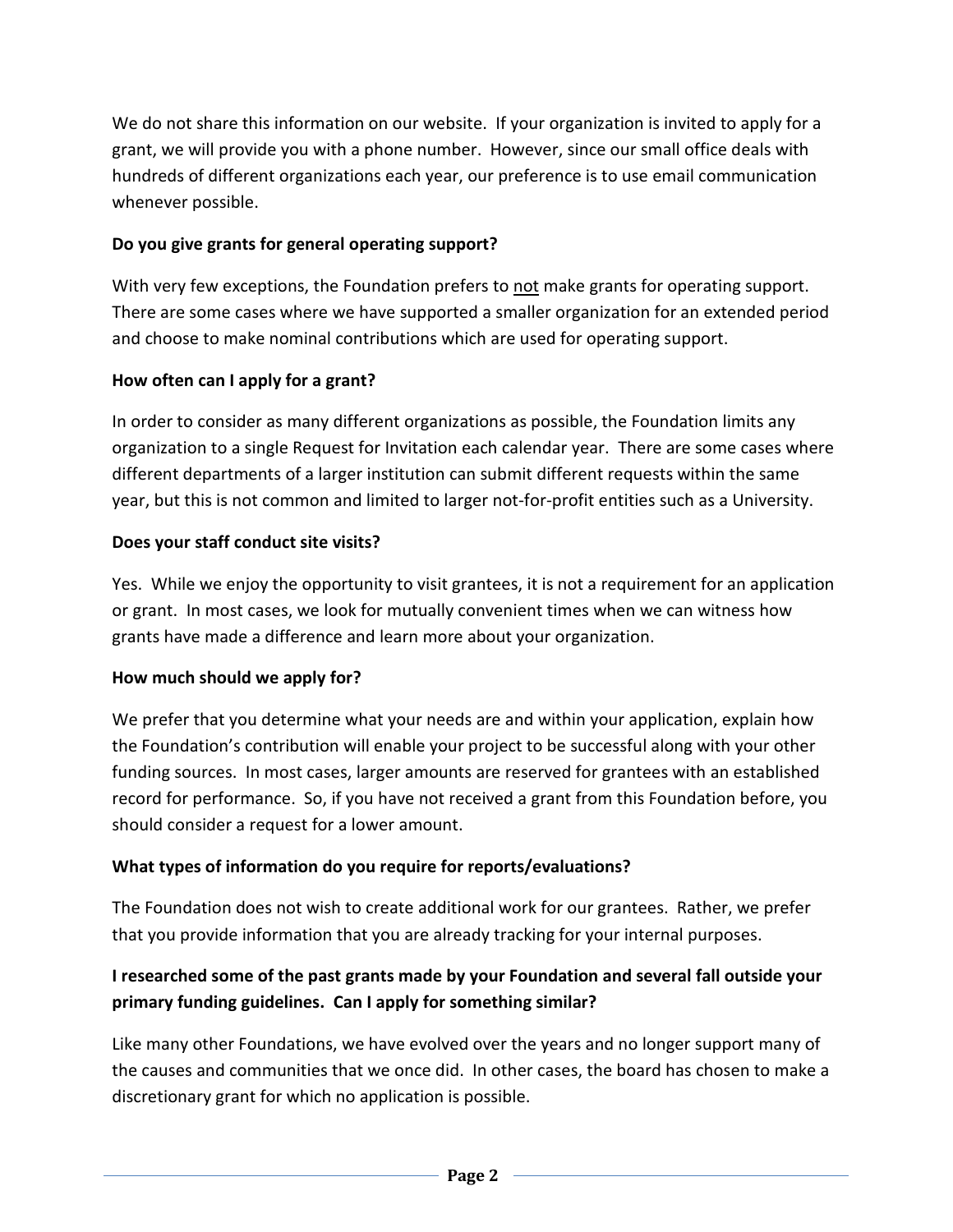## **Can I arrange a time to meet with Foundation staff to present my organization's work to you?**

While we enjoy learning about new organizations, our RFI process is designed to provide a fair and efficient way for prospective grantees to inform the Foundation of their work. Please follow the process as described on the website.

### **How can we get feedback on our request that did not lead to an invitation?**

The Foundation does not regularly provide specific feedback on every request that is submitted. If your organization has made several requests without receiving an invitation, we would encourage you to look closely at our guidelines before submitting another request. In some cases, a request that leads to an invitation in one period doesn't lead to an invitation in another. It comes down to the quality and quantity of the group of requests received in a given cycle…something that we cannot predict. Please keep in mind that the request process is very simple and, while we hope that prospective grantees will be thoughtful when they make a request, we would like to minimize any time spent which does not directly lead to a full grant being considered.

# **Why doesn't the Foundation let prospective grantees know that their request was turned down?**

Each grant cycle, we are privileged to receive many more requests than we can realistically consider for a full grant application. And, while we would like to follow up with each prospective grantee, we don't view every request that does not lead to an invitation as being 'turned down' or 'rejected.' Again, it comes back to the competitive nature of our process. There often isn't a specific reason why a request was not selected unless the guidelines have not been followed. However, there is almost always a reason why some requests do get selected over the rest. This can be innovativeness, leverage, timing, broad impact, etc. We are conscious about trying to support different organizations, but at the same time, we enjoy working with past grantees to build a relationship over time. The best advice that we can give is to submit a request, make sure that it complies with our guidelines and see what happens.

## **When is the best time to submit a request, relative to the starting point of our project?**

The Foundation prefers to make grants that are prospective. Since the time from the beginning of the open period to the date that checks are issued is not short, we recommend that you look for a project that will require funds within the 6 months following the expected window for payment (June or December.)

### **How do you handle multiple request submissions?**